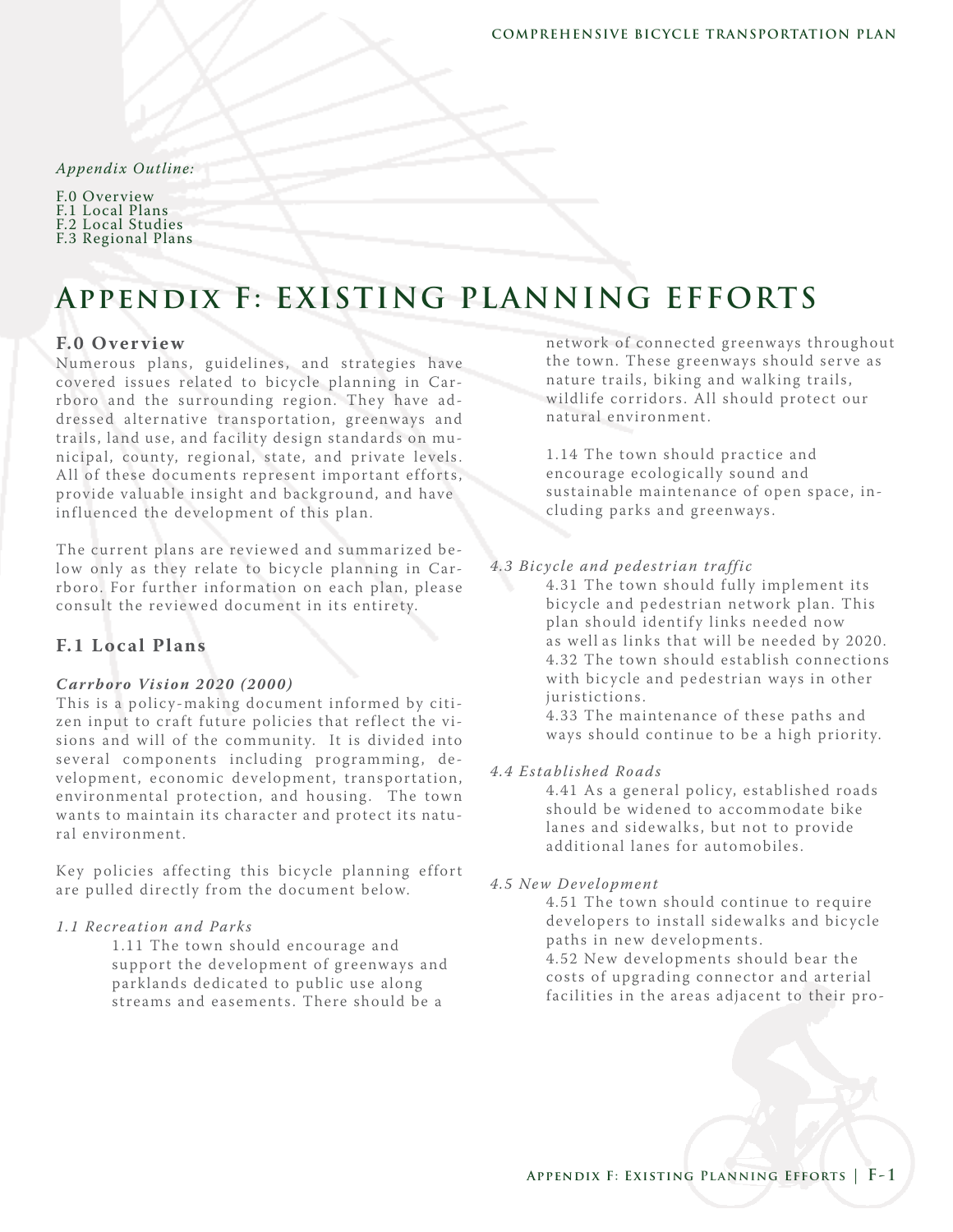#### **TOWN OF CARRBORO, NC**



*Fig. F-1. Key policies are documented in the Carrboro Vision 2020 plan.*

perties to the extent appropriate, including upgrades to serve pedestrians and bicycles, given the added load to the infrastructure and anticipated use of facilities .

*5.30 O pen Space , Greenways, and Natural Area s*  5.31 Carrboro should work to preserve open space and greenways through all available means, such as direct purchase, conservation easements, donations, and federal and state grants .

> 5.32 The town should map a connected series of greenways that are large enough to serve as wildlife corridors.

## Town of Carrboro Residential Traffic Manage*ment Plan for Speed and Traffic Control (Revised 2006)*

One of the goals of traffic calming measures is to provide alternative transportation modes in order to reduce automobile traffic. In determining areas to install traffic calming measures, bicycle volume is a measurement that is taken into account. Points are given for every 10 cyclists on roads with and without bicycle lanes.

## Facilitated Small Area Plan for Carrboro's North*er n Study Area (1998)*

This document provides planning and goals for future land use within Carrboro's northern growth area. This area begins at Carrboro's town limits to the south and extends north to Carrboro's joint planning jurisdiction line to the north. At this stage, the area is fairly rural and undeveloped with some established neighborhoods .

One of the goals is to address the provision of adequate transportation routes including bicycle, pedestrian, and mass transit. The plan states that Carrboro's bicycle and pedestrian system should be extended into the Study area, especially where higher density development occurs. The plan further recommends that all new development be designed for easy bicycle and pedestrian access with bicycle paths when possible. It is a goal to acquire land and provide off-road bike ways when possible.

A list of possible funding and re venue sources to finance the recommendations of this Plan are provided. General obligation bonds are an option and had been used previously with the 1978 \$1.5 million recreation bond referendum for the development of the Community Park and segments of the bikeway system.

## *Carrboro Downtown Design Guidelines*

The majority of this document addresses planning issues from an urban design standpoint, but there is some mention of Carrboro bicycle facilities needing improvement. First, it is mentioned as essential to provide a continuous, connected bicycle network through Town. In order to reduce the conflict that already exists between automobiles, bikes and pedestrians, the plan suggests clearly identifying bicycle networks for the user in addition to providing a system complete with no gaps. The plans goes on to address the need for bicycle traffic to be encouraged on the downtown streets by providing separate lane systems and bicycle racks at points where bicyclists change modes of transportation. "Bicycle racks need to be located close to all centers of business, public buildings, places of public assembly, bus stops and so on. They should be located near major entrances and marked for easy visibility."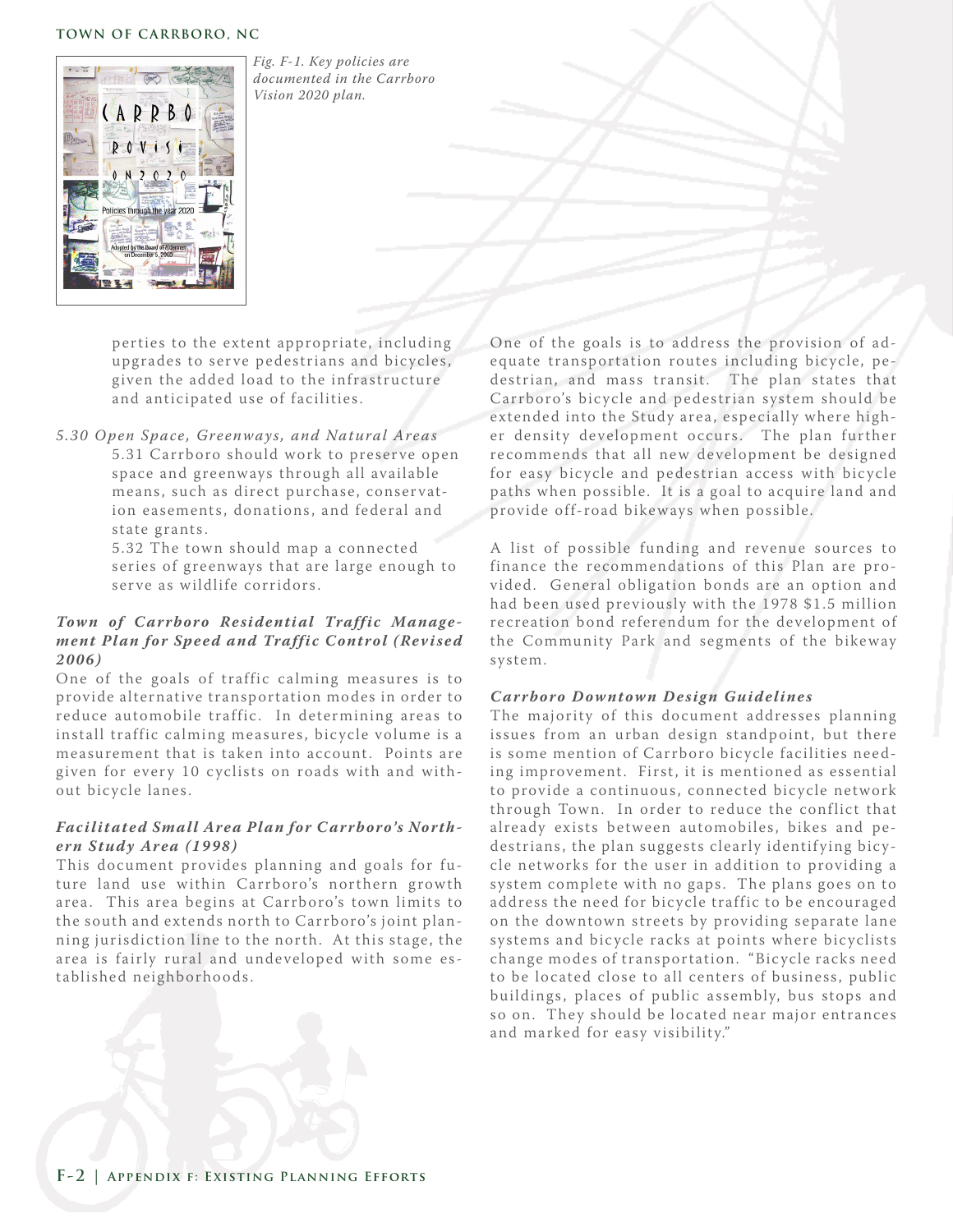The design guidelines recommend that the existing system be modified and expanded to achieve separation from pedestrian facilities, clear demarcation, the furthest route possible and a relationship to downtown buildings, which include bike racks near the main entrances .

## *Recreation and Park s C omprehensive Ma ster Plan Update (2006)*

The purpose of this Plan is to evaluate existing recreational facilities and guide the Town in meeting the community's future recreational needs. An inventory of facilities and programs was developed along with recommendations and funding guidance. A thorough public input process occurred. Public response indicated that the most popular recreational activities were walking, biking, swimming, hiking, and running/jogging (in that order). Since four out of the five top responses involved activities that take place on bike paths, trails, and greenways, these are a high priority for the Carrboro community.

Some of the top goals of this Plan include the acquisition and construction of greenway trail and bike path facilities. Focus areas include Bolin Creek (extending from Martin Luther King Jr Road to Estes Drive Extension, then to Homestead Road) and Morgan Creek (from Culbreth Road/Highway 15-501 to Smith Level Road at Frank Porter Graham School.) Also emphasized is the desire to link greenway trail de velopment in Chapel Hill and the future construction of the Twin Creeks Park and Educational Campus and Carolina North projects. Another goal presented is connectivity to regional systems such as the American Tobacco Trail and Chatham County.

In addition to greenway development, an emphasis was placed on programming to promote and educate residents on the benefits, health, and safety of walking and bicycling. Programming should reach all user groups, including Latino populations.

A significant portion of this Master Plan update discusses the types of greenways, acquisition strategies, and design guidelines for greenways. It is recommended that the Carrboro greenway system be composed of six types :

> Type 1: No Facility Development (Natural state green corridors for conservation purpose)

Type 2: Low Impact/Limited De velopment (Natural trail surface 4-6 feet wide)

Type 3: Multi-use Unpaved Trail Development (Compacted crushed stone, minimum of 8 feet wide)

Type 4: Multi-use Paved Trail Development (Asphalt or concrete, minimum of 10 feet wide)

Type 5: On-road Facilities (Sidewalks at 5foot minimum and bike lanes at 4 feet minimum)

Type 6: Mountain Bike Facilities (Off-road unpaved corridor for mountain biking, minimum 6 feet wide)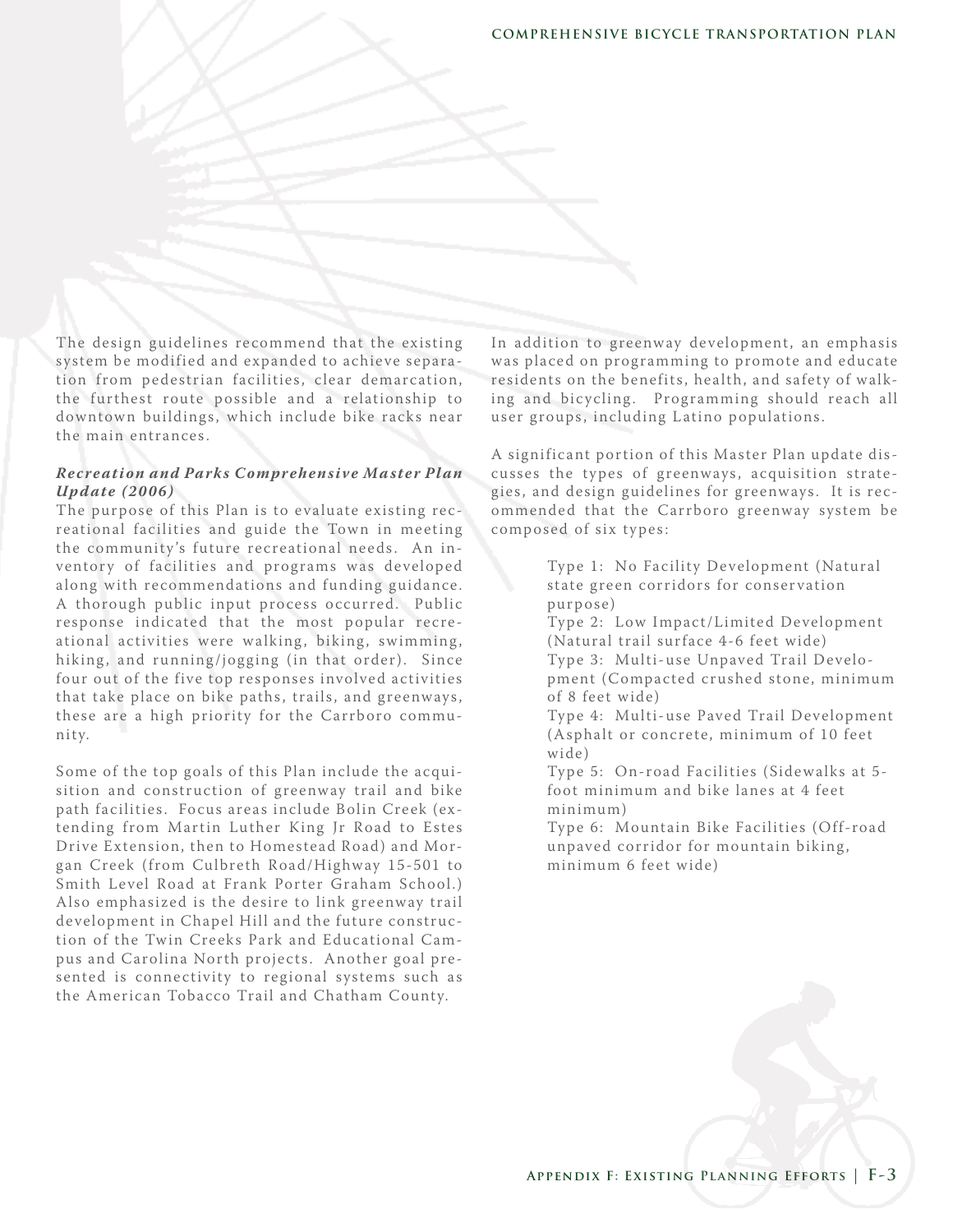## 1989 Town of Carrboro Bicycle and Sidewalk Pol*icie s*

This plan identifies two major objectives in the interest of the bicycle facilities:

- Increase safety of bicycle riders in town by creating a series of separate facilities
	- 1. Complete separation of motor tra ffic from bicycle traffic 2. Designated bikelanes on major streets such as Weaver Street, Jones Ferry Rd., Greensboro St., Main St. and Hillsborough Rd.
	- 3. Shared roadways on less traveled residential streets
- Access to major destination points 1. Connect existing bicycle system with major community facilities such as schools, Town Hall, and the Dow ntown, including the University 2. The system should expand to connect high density areas . An example of such an area is the apar tment communities on Smith Level Road and BPW Road. 3. Lower density de velopments should be connected with the existing system.

Taken directly from the text, policy requirements for bicycle facilities include:

## EXISTING STREETS

Consideration will be given to construction of bicycle lanes on all existing arterial and collector streets . An off-road bic ycle path may be built in place of onroad facilities if it is determined that bicycle travel would be better ser ved by a separate facility.

To adequately serve the residents or patrons of a new development, existing roads shall be widened to accommodate bicycle lanes along the frontage to allow the development to connect to the existing bic ycle network .

#### NEW ARTERIAL AND COLLECTOR STREETS

Bic ycle lanes shall be required to be constructed on all new arterial and collector streets, as classified in Section  $15-210(b)$  of the Carrboro Land Use Ordinance.

As motor vehicle traffic and speeds on sub-collectors, local and minor streets are low, and combining motor vehicle and bicycle traffic would not create a safety hazard on these streets, no on-road bicycle lanes will be required.

#### CONSTRUC TION STANDARDS

The following presumptive standards shall apply unless modifies in a particular case by the permit issuing authority in light of environmental or other public welfare considerations .

> 1. On road bikelanes shall be constructed to the same standards as the motor vehicle portion of the pavement. Most bikelanes in Carrboro are five (5) feet in width. 2. Off-road facilities shall be constructed according to standards in AA SHTO Guide for Development of New Bicycle Facilities.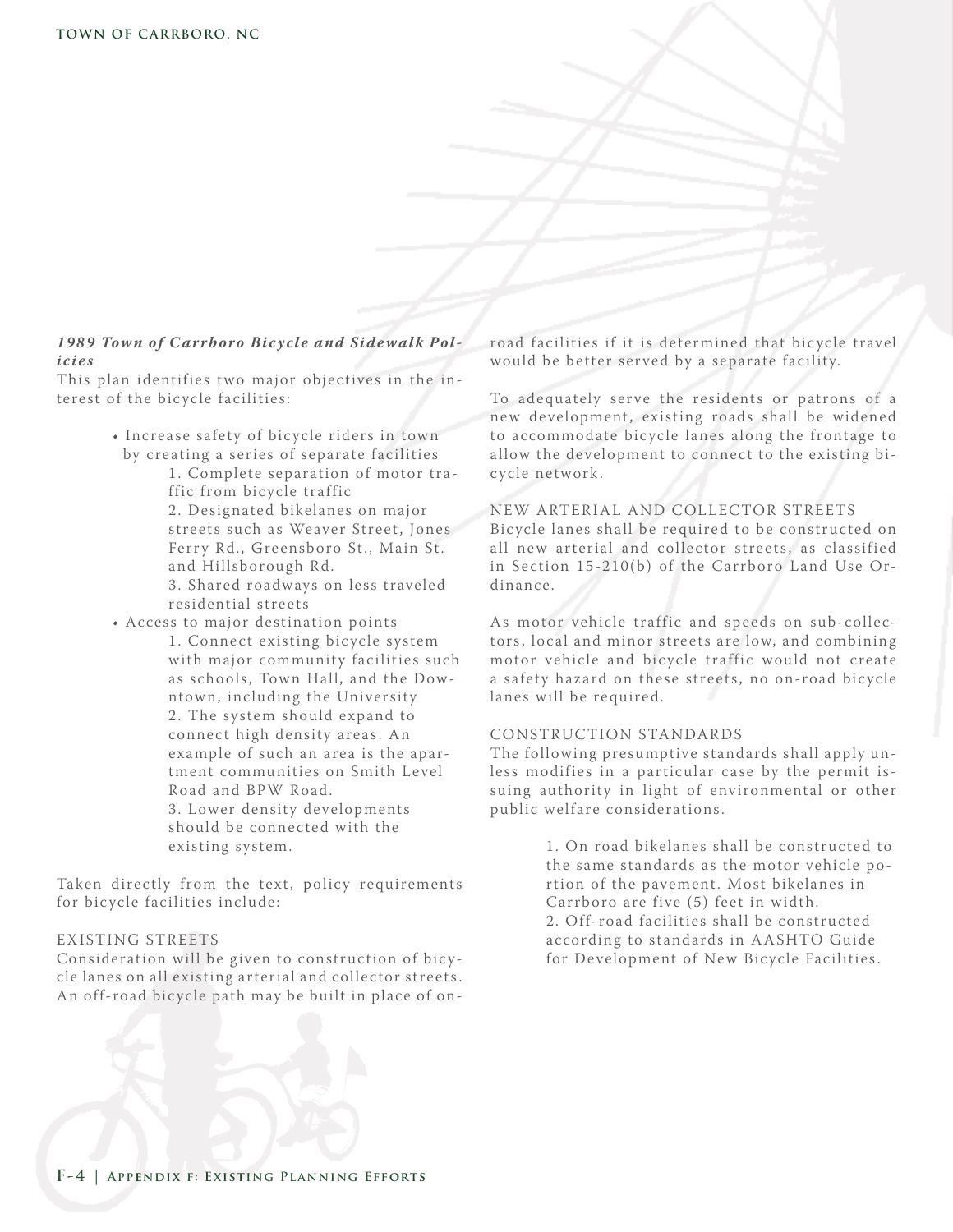## **COMPREHENSIVE BICYCLE TRANSPORTATION PLAN**



The plan goes on to list the location, length and status of existing and proposed facilities for the town of Carrboro.

## **F.2 Lo cal Studies**

## *Downtown Carrboro: New Vision (Downtown Visioning Charrette Report (2001)*

This report summarizes the public workshop process and outcomes of a downtown community visioning process. The citizens of Carrboro identified their top values which included diversity, inclusiveness , friendliness, a sense of community, green space, and walkable communities. Regarding downtown development, bicycle lanes, increased public space, and connections between residential and commercial areas were listed as priorities .

Recommendations included a number of bicycle facility improvements including promotion of bicycling to reduce congestion along with bicycle racks and signage that are designed to enhance the downtown identiy. Pedestrian facility improvement recommendations included crosswalks, maintained side walks, bulb-outs, and pedestrian-scale lighting. A number of planning and policy recommendations were provided which mostly focused on the provision of side walks of adequate width and buffer between the roadway.

Recommendations were developed for downtown streets . A number of traffic calming facilities and roundabouts were recommended. Specific to bicycle, recommendations included:

- West Weaver Street : Street reconstru ction should include bic ycle lanes with high visibility crossings and refuge islands .
- Main Street: Traffic calming should be installed with bicycle racks along both sides .

## 2005 Downtown Traffic Circulation Study

Drafted by Kimley-Horn and Associates, this plan serves as an overall report on existing downtown features with a focus on transportation and circulation patterns. Current conditions as well as improvement areas are outlined in the extensive Implementation and Phasing Section of the Plan and range from repaving and restriping options on local downtown corridors, street extensions and bicycle/ pedestrian improvements, to Main Street redesign and traffic calming measures. The plan addresses current bicycle conditions as well as crash reports and identifies the Town's major objectives and community goals to improve bicycle circulation and safety standards. The plan builds on previous Design Guidelines and downtown visionary charrettes, and significant data collected from local citizens of Carrboro. It includes a number of goals and objectives that address bicycle networks.

Bic ycle facility improvements that are recommended include:

- Restripe all intersections to continue bicycle lanes through the intersection to enhance conditions for bicyclists to mix with vehicular traffic.
- Continuous bic ycle lanes would be provided throughout the study area on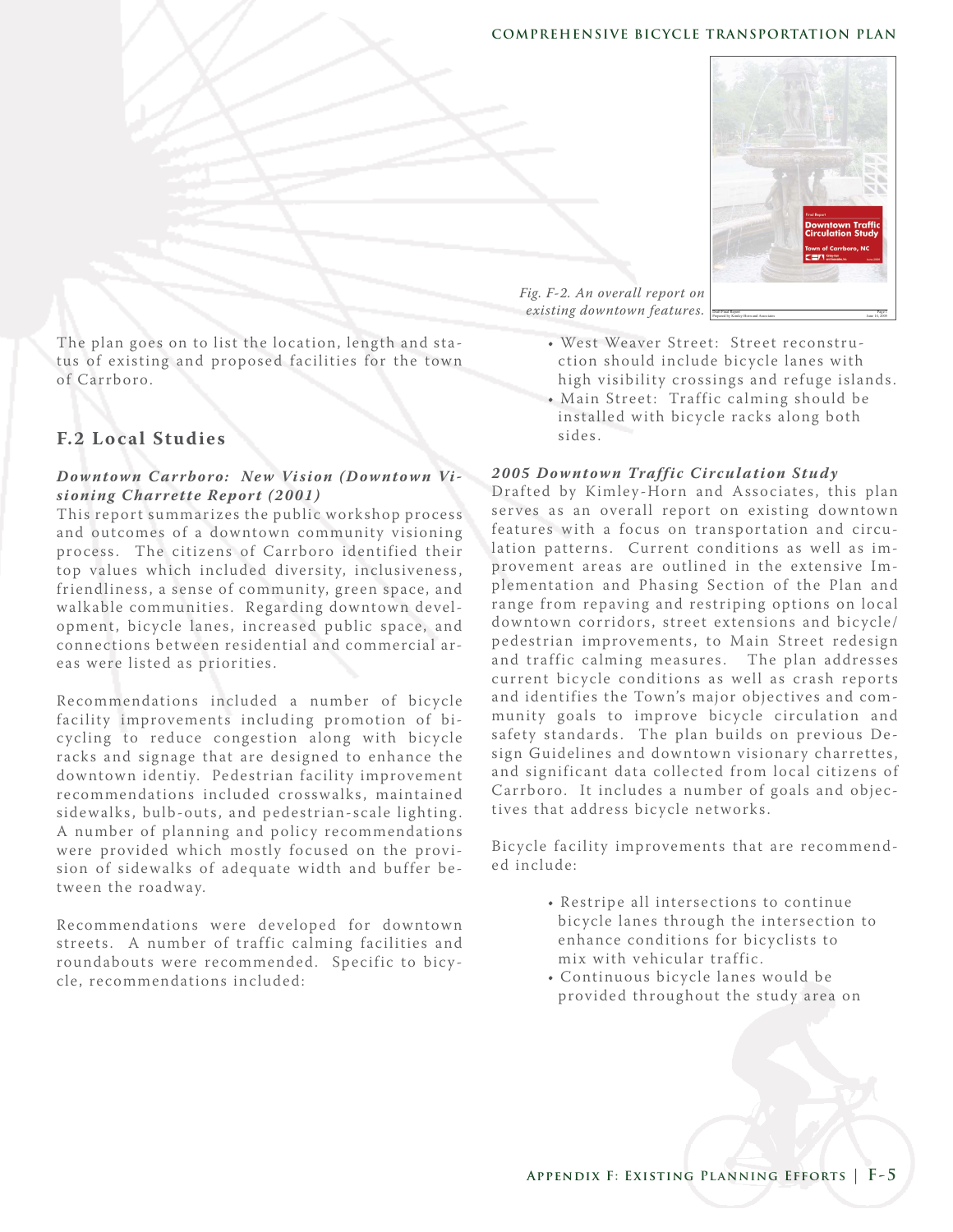*Fig. F-3. The 2005 Mobility Report Card assesses bicycle facilities.*



Main Street, Weaver Street, Jones Ferry Road, and a route defined as Carr Street, Maple Street, Roberson Street, Libba Cotton bike path, Railroad Street, and Bre wer L ane

- Retain a contractor to complete a design/ build project that will install bicycle detection capabilities at all signalized intersections throughout Carrboro (Consider using video image and tracking system to detect and process bicyclists at selected intersections; an example of such a system is provided with the California Department of Transportation).
- As streets are repaved in downtown Carrboro, consideration should be given to restriping them with 11-foot travel lanes and 5-foot bicycle lanes (for state roads) or 10-foot travel lanes on town roads , if feasible.
- Bicycle route signs should be posted on streets that provide interconnectivity between bic ycle lanes and shared-use paths radiating from downtown.
- Greensboro Street corridor: Turn stormwater grates to the bicycle-friendly position and resurface to remove ruts and rough edges between grates and surrounding concrete.
- Free space on Main Street and Weaver Street to provide interconnected bicycle lanes
- Promote bic ycling and install signs and bicycle racks

## 2005 Mobility Report Card

This plan documents existing vehicle circulation and transportation modes in the Town of Carrboro and specifically in the Bicycle Facilities section, examines patterns of improvement, types of facilities, and bicycle activity. Existing bicycle networks are closely inventoried and mapped over the course of two years with the results presented in different figures and charts throughout the document. Because Carrboro's existing bicycle network is already somewhat extensive, there is little improvement in the course of the years; however the plan concludes that there are still opportunities to "fill in missing gaps and further enhance the bicycle system."

Bic ycle activity data was collected and measured to determine peak hours of activity, locations of activity, and volume of bicyclists. The data revealed that the highest level of bicycling does occur in the downtown area, where facilities were determined to be the most complete. Other bicycle paths in the downtown area such as the Libba Cotten Bikeway and the Francis Shetley Bikepath were described as having a very high volume of activity with some of the highest counts in Carrboro being taken on the Libba Cotton Bike way during a 12-hour period.

The 2005 Mobility Report Card concludes the document by pointing out that mobility is highest in downtown Carrboro. Also noted in the findings and conclusions section was bicycle use and its fluctuations. The two main corridors (Main Street from Davie Road to Hillsborough Road and Hillsborough Road from Greensboro Street to Main Street) were used 7 percent of the time by bicyclists, while other locations ranged in use from 4 percent to 2.5 percent.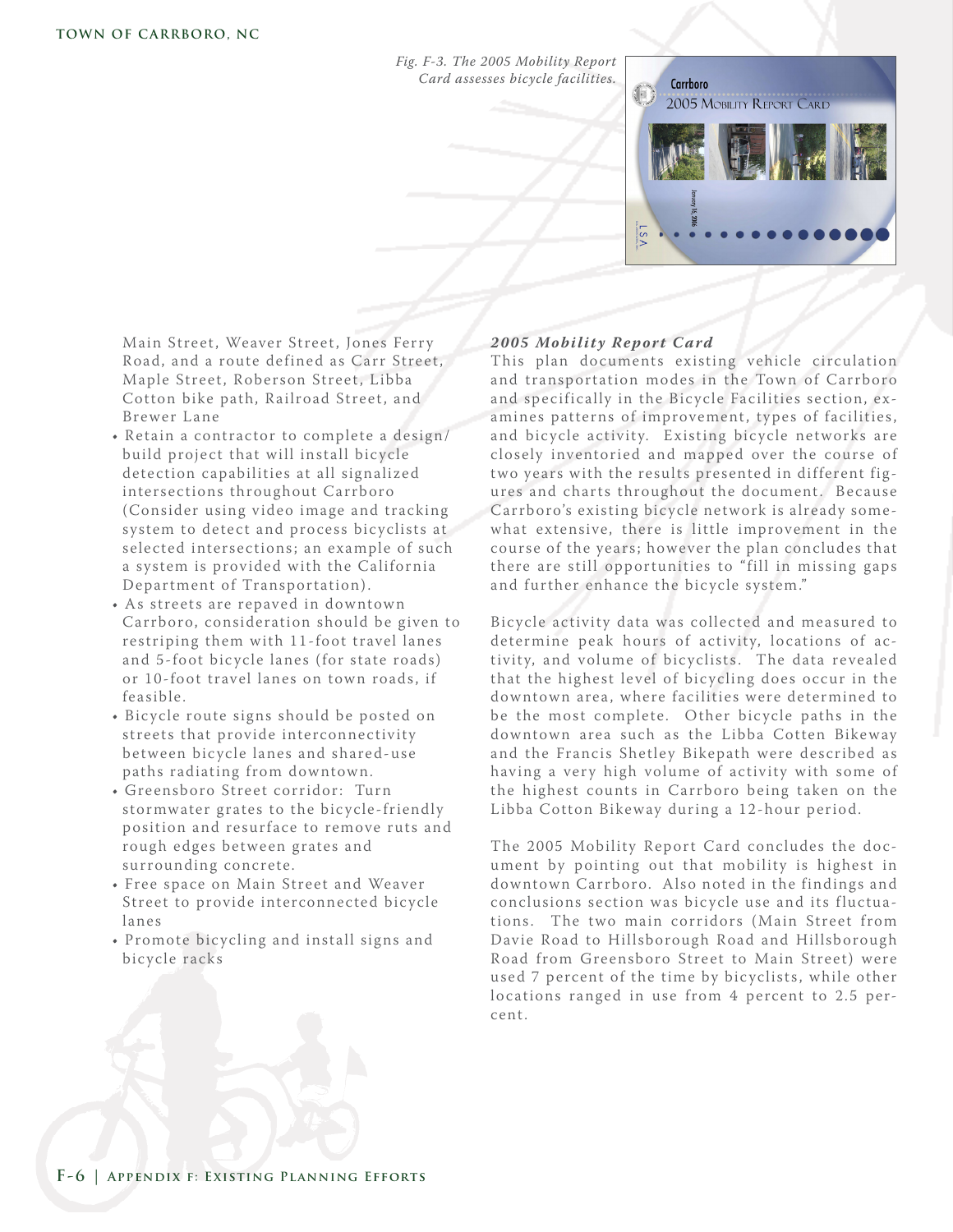## 2003 Mobility Report Card

Measurement of miles of bicycle routes, paths and lanes using existing facilities through GIS is used as the objective of this inventory. The 2003 Mobility Report Card document clearly ser ved as a benchmark for the 2005 Mobility report card. In 2003, there were approximately 34 miles of various types of bic ycle facilities in Carrboro. This data includes actual bicycle lanes, bicycle paths, shoulders, and wide lanes. Carrboro had 71 percent bicycle lanes within city limits in 2003, with only 5 percent bicycle paths and 24 percent wide shoulders.

B oth the 2003 and the 2005 Mobility Report Card do little to make suggestions as to the overall improvement of existing and/or future bicycle facilities. Based on the findings and conclusions from both of these Report Cards, it seems apparent that downtown facilities are successful but other areas of the city need more connectivity. The bicyclists are out using what is existing, but a network of safe, extensive lanes and paths will attribute to the ultimate success of Carrboro's alternative mobility.

#### Active Projects Report for October 2007

This document serves as a summary of current development projects in Carrboro. Project type, address, status and description are listed. GWI will use this information to determine necessary outreach bicycle facilities to serve these areas by locating approved projects on GIS maps .

## **F.3 Regional Plans**

*2030 Long Range Transportation Plan (2005, DCHC MPO)* The Durham-Chapel Hill-Carrboro Metropolitan Planning Organization (DCHCMPO) has set a goal to create a "pedestrian and bicycle system that provides alternative transportation, allows greater access to public transit, and supports recreational opportunities ." Furthermore, the MPO strives towards the development of "a safe, accessible and convenient network of regional bike and pedestrian routes ." On a regional level, the Transportation Advisory Committee adopted a policy of inclusion for pedestrian and bicycle projects in all roadway improvement projects. In addition to facility improvements, the MPO created recommendations for education, enforcement, and encouragement (to provide incentive to get more people biking and walking).

For the Town of Carrboro, the Plan recommends a total of 22 projects (17 miles) at an estimated cost of \$4.8 million. The MPO's recommended bicycle projects have been taken into account during the de velopment of this Plan. The projects are:

#### **BIC YC LE L ANE S:**

- BPW Club Rd. Tar Hill Dr. to Rock Haven Rd.
- Dairyland Rd. Old NC 86 to Union Grove Church Rd
- Davie Rd. W. Main St. to Jones Ferry Rd.
- Farm House/Tramore Connector
- Jones Ferry Rd. Old Greensboro Rd. to **Hwy 54**
- N. L ake Hogan Farm Ext. L ake Hogan Farm Rd. to Eubanks Rd.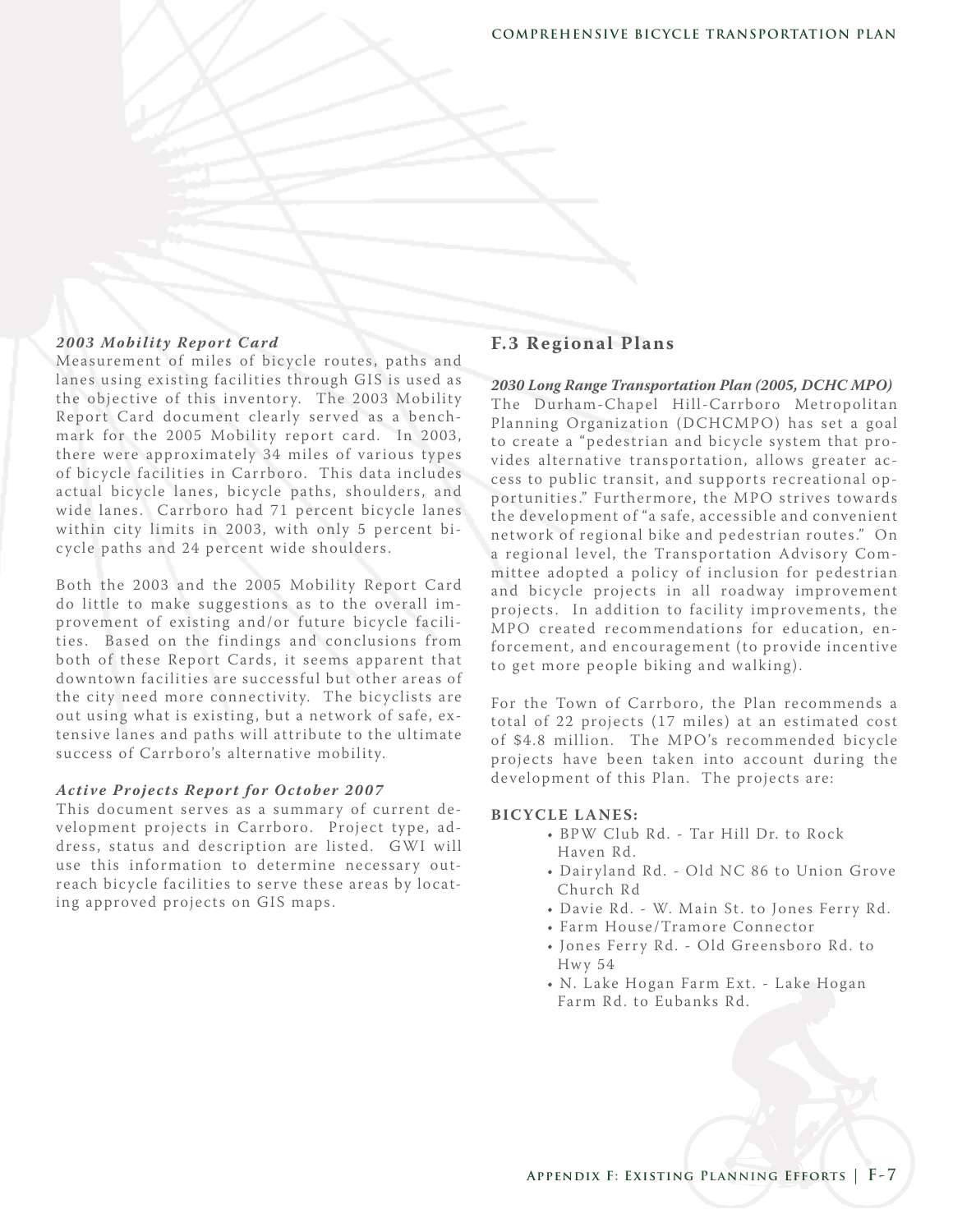

- Old Fayetteville Rd. Jones Ferry Rd. to Strowd Lane
- Old Greensboro Rd. Jones Ferry Rd. to Sturbridge Lane
- Old NC 86 Farm House Dr. to Eubanks Rd.
- Quail Roost Dr. Hillsborough Rd. to McDougle School
- S. L ake Hogan Farm Rd. Tramore Rd. to Homestead Rd.
- Seawell School Connector Lake Hogan Farm Rd. to Seawell School Rd.
- Smith Level Rd. NC 54 Bypass to Ray Rd.
- Strowd Lane Old Fayeteville Rd. to Anderson Community Park
- Tripp Farm Rd. Hillsborough Rd. to Fair Oaks

## **MULTI-USE PATHS**

- B olin Creek Greenway Trail. Estes Dr. to Old NC 86.
- Morgan Creek Greenway Trail. Smith Level Rd. to University Lake
- Pathway Dr. Cates Farm Rd. to Seawell School Rd.
- Robeson Place Bikepath Eugene St. to Rand Rd.
- Tripp Farm Rd.- Fairoaks to Seawell School Rd.

## *Joint Planning Agreement (Orange County - Town* of Chapel Hill - Town of Carrboro) (Amended *2003)*

This planning agreement, while making no specific mention of bicycle transportation, establishes the environment for coordinated and comprehensive planning in the Joint Planning Area of the three entities. For long term bicycle connectivity, it will be critical for Chapel Hill, Carrboro, and Orange County to work together on bicycle facility development.

## **Orange County Bicycle Transportation Plan** *1999*

This extensive bicycle plan addresses facilities on a more expansive scale, including the towns of Carrboro, Chapel Hill, and the City of Durham. The plan's introductory goals include providing rural areas with routes that access urban areas within and adjacent to Orange County as well as addressing current facilities by providing increased connectivity between these urban areas .

The plan has outlined goals and objectives for achieving successful bicycle facilities:

> *1. Construct bicycle facilities in O range County that will make cycling for transpo* rtation purposes safer, more convenient,  *and more efficient*.

- Widen travel lanes to 12 feet and provide paved shoulders
- Change state and regional bicycle transportation policies and programs
- Dedicate funding for better surfacing, maintenance, and signage
- Establish a Bicycle Advisory Committee at the local and regional le vels
- Provide intersection improvements and treatments including bicycle pavement markings and "bicycle sensitive" traffic signal actuators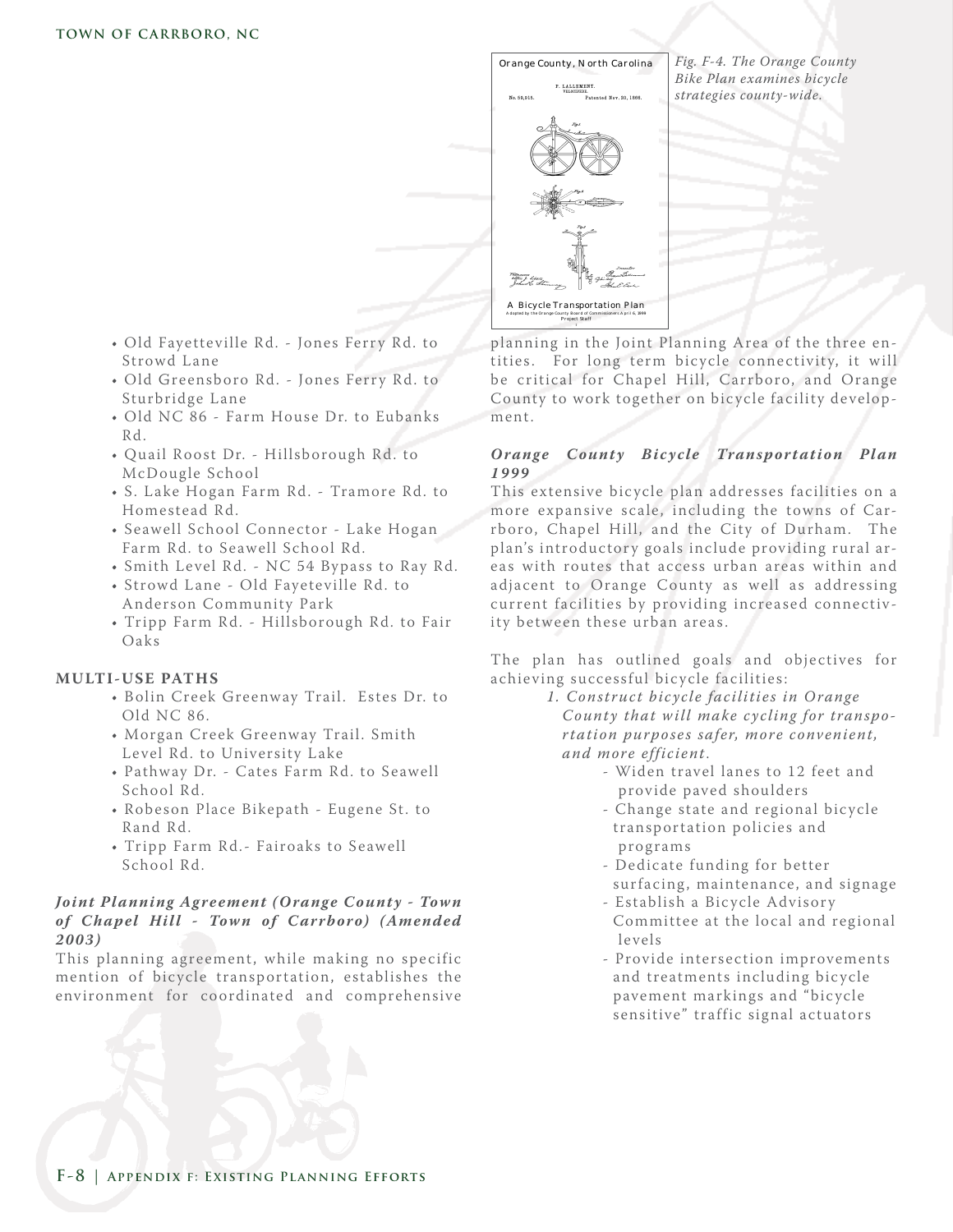- *2. Increa se safety on O range County bicycle transportation routes.*
	- Provide education for adults and children bic yclists and drivers
	- Improve cycling routes by providing route mapping
	- Target illegal c yclist and motorist behavior and enforce rights regard ing NC law
	- Provide accurate accident reporting
	- Assess implementation with perfo rmance measures (measures being annual number of miles of road lanes widened to 12 feet and number of miles of 4 foot shoulders constructed; also the number of persons attending the cyclist skills and traffic education courses

## *Specific construction schedules for 4' paved shoul*ders on all Orange County primary priority bicycle *routes were:*

- NC 86 from Chapel Hill to Hillsborough and Old NC 10 from Hillsborough to Durham (Primary Route 1 and 1/2 of Primary Route 2) - by 2005
- Remainder of Primary Route 2 (West 10 from Hillsborough to Mebane) - by 2010
- NC Route 2, Primary Route 3 (Old Greensboro Road from Chapel Hill to Ala mance County) - by 2015
- Primary Routes 4, 5, 6 (Erwin Road, Whitfield Road, and Old NC 86) - by 2020
- Primary Routes 7 and 8 (Jones Ferry Road and Mt. Carmel Church Road) - by 2025

Specific strategies to improve bicycle facilities and *prog rams included :*

- Dedicating funding for bicycle facilities
- Provide greater emphasis and funding for surface quality and debris removal
- Provide end-of-trip facilities (racks and lockers)
- Insure adequate right-of-way is dedicated along bicycle routes to provide for 4' paved shoulders
- Stricter enforcement for cyclists and motorists
- Teach Effective Cycling Course in schools
- De velop incentives for major employers to promote cycle commuting

Finally, Orange County bicycle commuters were estimated. UNC-Chapel Hill indicated that approximately 3,396 persons commuted by bicycle each day during the academic year (3.7% of employees and 16.5% of total students).

## **Transportation Improvement Program (2009-**2015): Independent Projects

A document published every year by the NCDOT, several bicycle projects are slated for Orange County. These projects include:

- Countywide: Bicycle route mapping and signing (IN PROGRESS)
- Carrboro: Robeson Place Bike path: Rand Road to Wesley Street. Construct Bicycle Path (UNDER CONSTRUCTION)
- Chapel Hill: Seawell School Road bic ycle improvements , Homestead Road to Estes Drive (CONSTRUCTION)